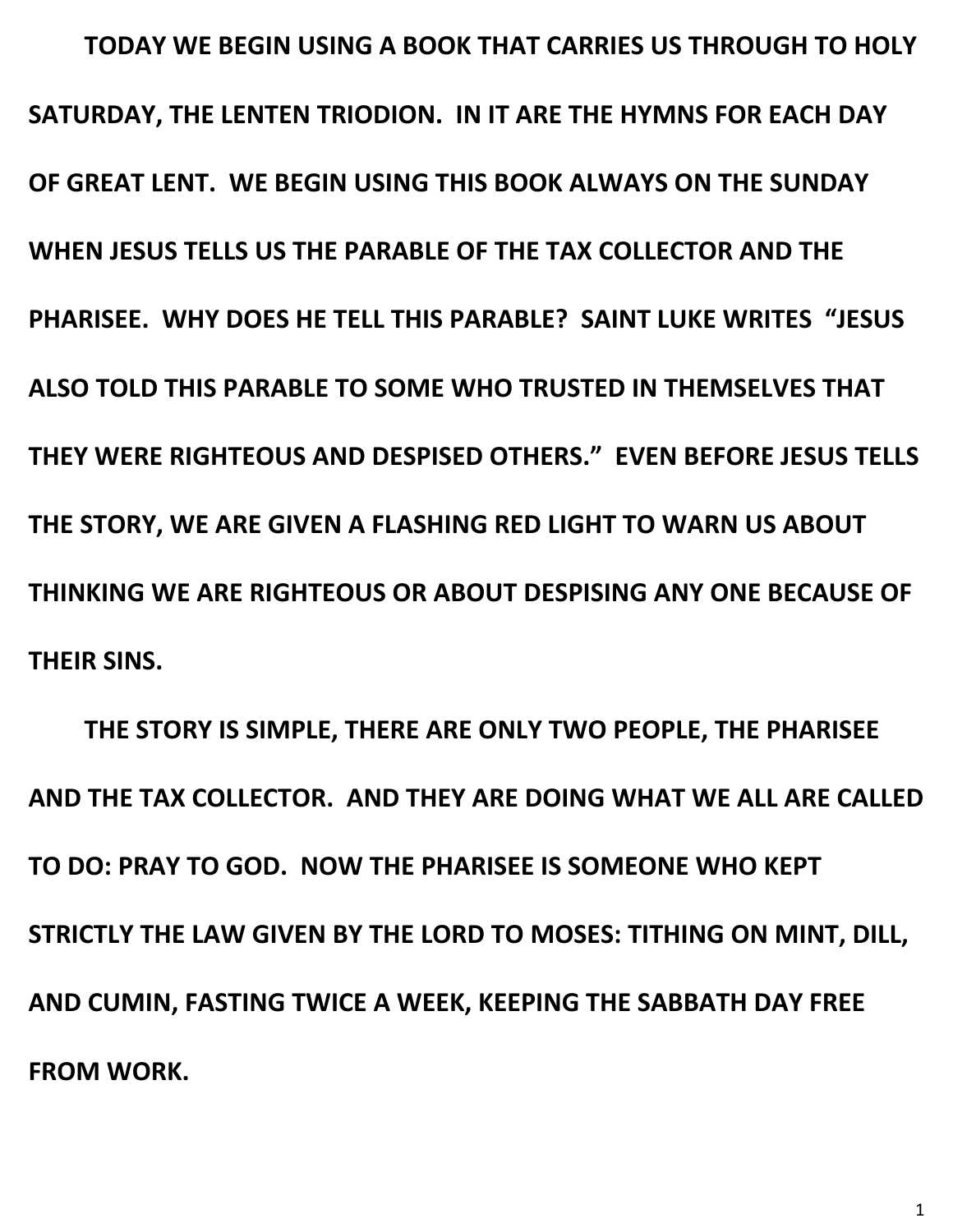**THE PHARISEE TELLS THE LORD, AS THOUGH THE LORD NEEDS TO BE TOLD, THAT HE (THE PHARISEE) DOES ALL THAT IS COMMANDED OF HIM: HE FASTS TWICE A WEEK, HE GIVES TITHES ON ALL THAT HE HAS. THE PHARISEE IS NOT LYING, HE IS SPEAKING THE TRUTH. HE IS NOT CONDEMNED FOR GIVING THANKS. "FOR WE** *MUST* **GIVE THANKS TO GOD WHEN WE ARE WORTHY TO DO SOMETHING GOOD, AS GOD IS THEN WORKING IN US AND HELPING US… THE PHARISEE WAS CONDEMNED BECAUSE HE SAID 'I AM NOT LIKE THIS TAX-COLLECTOR.' IT WAS THEN THAT HE MADE A JUDGEMENT. HE CONDEMNED A PERSON, THE TAX COLLECTOR'S WHOLE SOUL AND LIFE. AND FOR THIS REASON, THE PHARISEE WHO LIFTED HIMSELF UP ABOVE OTHERS, LEFT THE TEMPLE NOT JUSTIFIED BEFORE THE LORD, BUT HAD HEAPED CONDEMNATION ON HIMSELF FOR TAKING OVER THE LORD'S ROLE AS JUDGE OF THE LIVING AND THE DEAD. (ST. DOROTHEOS OF GAZA) AFTER THE PHARISEE, JESUS SPEAKS OF THE TAX-COLLECTOR. IN JESUS'S TIME TO BE A TAX COLLECTOR WAS NOT A PROFESSION THAT WOULD WIN YOU FRIENDS AMONG YOUR COUNTRYMEN.** 

2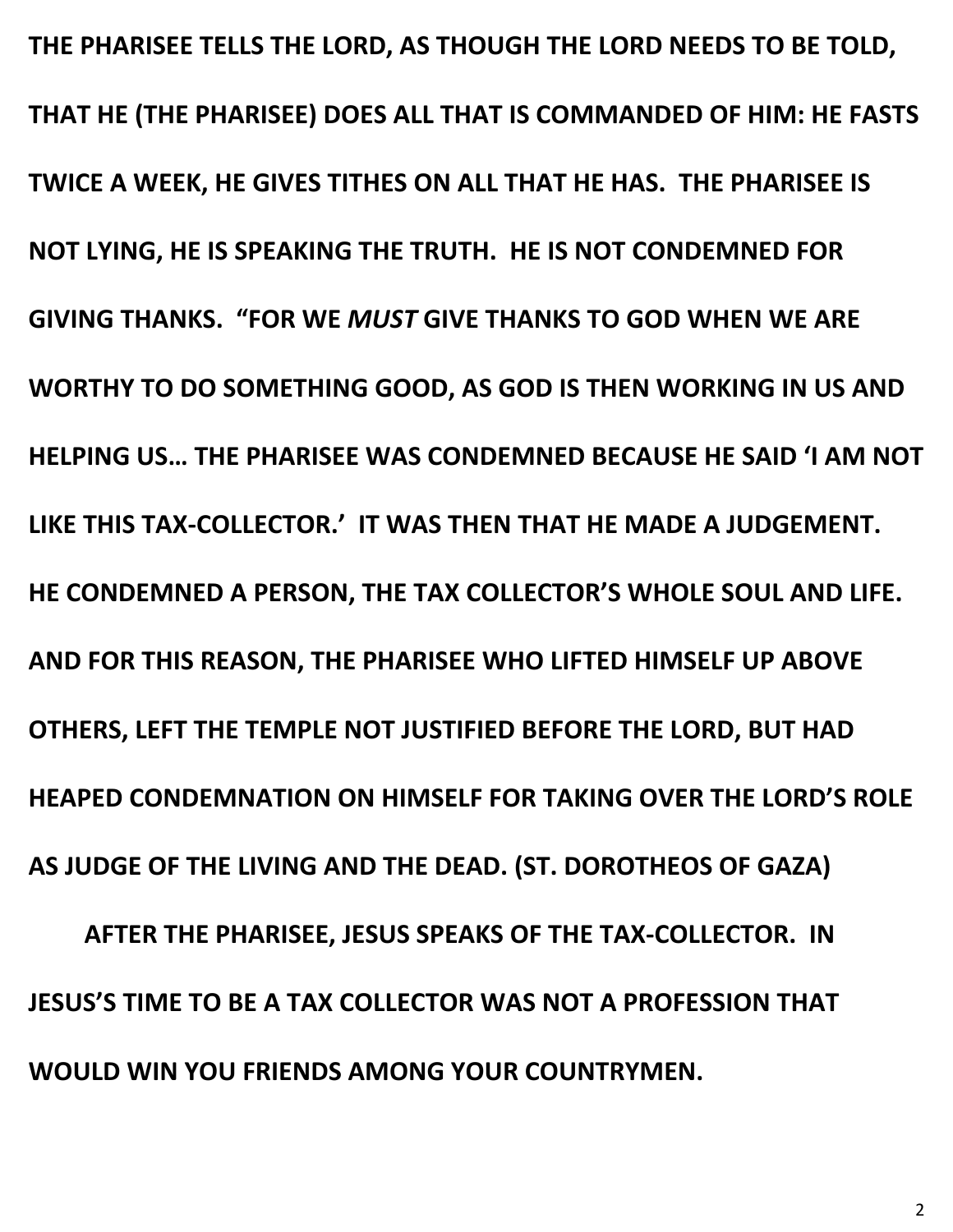**THE TAX COLLECTOR WAS COLLECTING FROM HIS FELLOW JEWS NOT FOR THEIR BENEFIT BUT FOR THE ROMAN EMPIRE THAT WAS OCCUPYING THE LAND. A TAX COLLECTOR WOULD HAVE BEEN AN OUTCAST. THINK OF ZACCHAEUS WHO WAS A TAX COLLECTOR AND HOW PEOPLE MURMURED WHEN JESUS SAID HE WOULD STAY AT HIS HOUSE. THE TAX COLLECTOR COMES INTO THE TEMPLE AWARE OF HIS SINS. HE DOES NOT DESPAIR BECAUSE OF THEM, HE DOESN'T GIVE UP. HE MAKES NO PRETENSE THAT HE IS RIGHTEOUS OR HOLY. SO, STANDING AFAR OFF, IN THE BACK, HE BEATS HIS BREAST AND SAYS THE SIMPLE PRAYER, "GOD, BE MERCIFUL TO ME, THE SINNER!" SUCH A BEAUTIFUL PRAYER! HE ASKS GOD TO BE WHO HE IS, BE MERCIFUL, TO HIM, NOT "A" SINNER BUT "THE" SINNER, THE ONLY ONE. THE TAX COLLECTOR ISN'T LOOKING AROUND TO SEE WHO ELSE IS PRAYING AND COMPARING HIS SINS TO THEIRS. HE NEVER EVEN RAISES HIS EYES TO HEAVEN LET ALONE LOOK TO SEE WHO ELSE IS IN THE TEMPLE. HE SEES HIMSELF AS THE ONLY SINNER IN THE WORLD. AND BECAUSE OF SUCH NON-JUDGEMENT OF OTHERS, HE LEAVES THE TEMPLE JUSTIFIED. THIS SPIRITUAL ATTITUDE OF NON-JUDGEMENT IS NECESSARY FOR US IN LIFE.** 

3